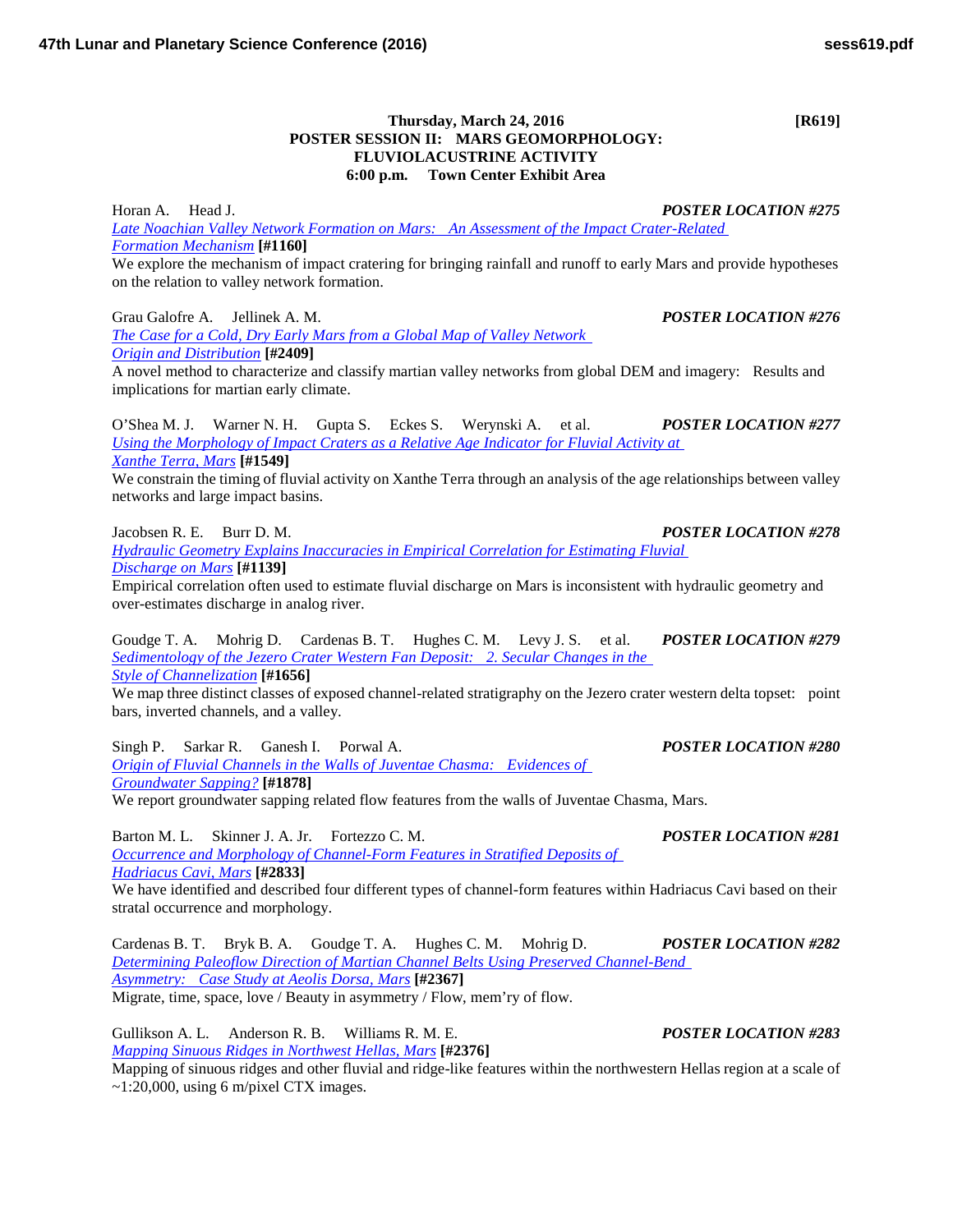Chuang F. C. Williams R. M. E. Berman D. C. Davis J. M. Balme M. R. et al. *POSTER LOCATION #284 [Mapping of Fine-Scale Valley Networks and Candidate Paleolakes in Greater](http://www.hou.usra.edu/meetings/lpsc2016/pdf/1490.pdf)  [Meridiani Planum, Mars: Understanding Past Surface Aqueous](http://www.hou.usra.edu/meetings/lpsc2016/pdf/1490.pdf) Activity* **[#1490]** Mapping of fine-scale valley networks and candidate paleolakes indicates episodic aqueous periods and not a monotonic decline in climatic conditions over time.

Peel S. E. Burr D. M. *POSTER LOCATION #285 [Paleo-Lakes in Central Pit Craters on](http://www.hou.usra.edu/meetings/lpsc2016/pdf/1024.pdf) Mars* **[#1024]** Testing the hypothesis that central pit craters with inlet valleys once hosted paleolakes; extending previous work to include 96 CPCs with inlet valleys. Mars.

Voelker M. Hauber E. Jaumann R. *POSTER LOCATION #286 [Distribution and Evolution of Lacustrine and Fluvial Features in Hellas Planitia, Mars,](http://www.hou.usra.edu/meetings/lpsc2016/pdf/1228.pdf)  [Based on Preliminary Results of](http://www.hou.usra.edu/meetings/lpsc2016/pdf/1228.pdf) Grid-Mapping* **[#1228]**

Based on preliminary grid-mapping results, we present distribution of fluvial and lacustrine deposits in Hellas, and hypothesize possible formation scenarios.

Rodriguez J. A. P. Fairen A. G. Linares R. Zarrroca M. Platz T. et al. *POSTER LOCATION #287 [Tsunami Waves Extensively Resurfaced the Shorelines of an Early Martian](http://www.hou.usra.edu/meetings/lpsc2016/pdf/1680.pdf) Ocean* **[#1680]** Tsunami-generated geologic features distributed over a wide range of elevations dominate the coastal geomorphology of a Late Hesperian northern ocean on Mars.

Shover K. R. Goudge T. A. Levy J. S. Holt J. W. Fassett C. I. *POSTER LOCATION #288 [Unraveling Ancient Martian Hydrological Conditions Through Mass Balance Studies](http://www.hou.usra.edu/meetings/lpsc2016/pdf/2057.pdf)  [of Sedimentary](http://www.hou.usra.edu/meetings/lpsc2016/pdf/2057.pdf) Fans* **[#2057]** Martian fans, deltas / Their sediment mass balance / Key to ancient past.

Lim Y. Levy J. S. Kim W. Goudge T. A. *POSTER LOCATION #289 Experimental Investigation of the Effect [of Ice Cover on Delta Morphology: How "Warm and](http://www.hou.usra.edu/meetings/lpsc2016/pdf/2443.pdf)  [Wet" Were Martian Paleolake](http://www.hou.usra.edu/meetings/lpsc2016/pdf/2443.pdf) Environments?* **[#2443]** We conducted 3D flume experiments to explore the effects of ice cover on delta morphology, and test the hypothesis

of a "cold and wet" ancient martian climate. Hughes C. M. Cardenas B. T. Goudge T. A. Mohrig D. *POSTER LOCATION #290*

*[Deltaic Deposits Indicative of a Paleo-Coastline at Aeolis Dorsa,](http://www.hou.usra.edu/meetings/lpsc2016/pdf/2139.pdf) Mars* **[#2139]** Delta Deposits / Paleo-coastline on Mars / Wouldn't that be cool?

Hargitai H. I. Gulick V. C. *POSTER LOCATION #291 [Morphological Analysis of the Southwestern Drainage System of Hadriacus Mons,](http://www.hou.usra.edu/meetings/lpsc2016/pdf/1670.pdf) Mars* **[#1670]** We describe a channel on the floor of Hellas Basin that is fed by the small channels on the flank of Hadriacus Mons, Mars.

Wagner N. Warner N. H. Gupta S. *POSTER LOCATION #292 [History of Outflow Channel Flooding from an Integrated Basin System East of Valles](http://www.hou.usra.edu/meetings/lpsc2016/pdf/2214.pdf)  [Marineris,](http://www.hou.usra.edu/meetings/lpsc2016/pdf/2214.pdf) Mars* **[#2214]**

The integrated chaotic terrain basin system east of Valles Marineris exhibits multiple, younger, kilometer-deep outflow channels that drained the basins.